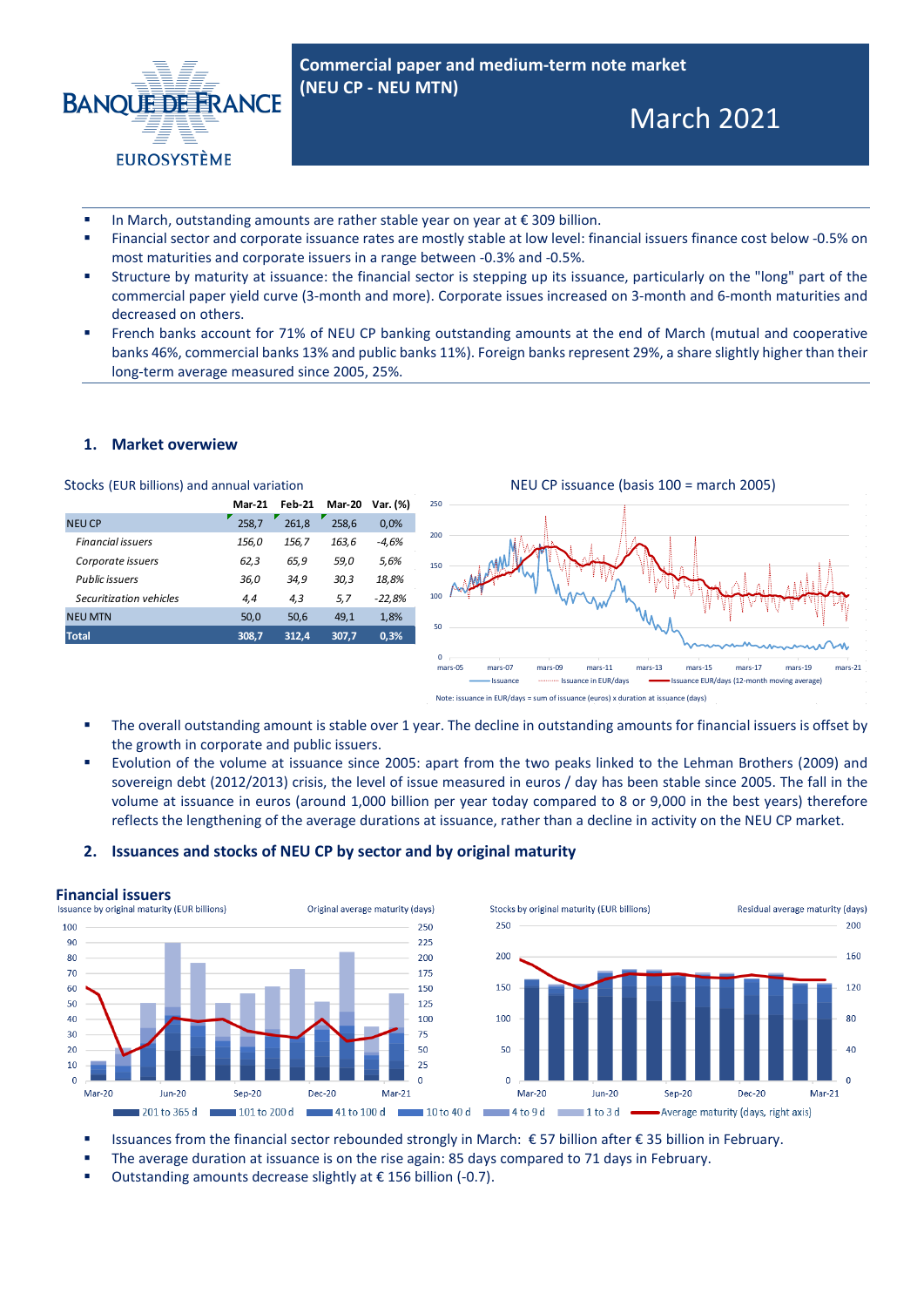#### **Corporate issuers**



- Volumes of corporate issuances drop in March, barely exceeding  $£$  15 billion.
- The average duration at issuance stabilizes below 120 days.
- The usual seasonal behavior of a strong increase at first quarter doesn't occur as outstanding amounts started to fall again (- € 3.6 billion), even though they remain high in absolute terms.





- Public sector issuances rebound in March (€ 15.3 billion after € 11.3 billion in February). The drop over one year should be put into perspective as issuance volumes were historically high in March, April and May 2020 to finance social support measures in the wake of the crisis.
- The original maturity of issues is rising again (69 days, after 53 days in February).

#### **3. Issuances and stocks of NEU MTN by original maturity**



- Few issues in March, and focusing on the 1 to 2 years maturities (60% of monthly issuances).
- The outstanding amounts fell slightly to € 50 billion, down 600 million over one month. The average residual maturity is increasing slightly (3.3 years).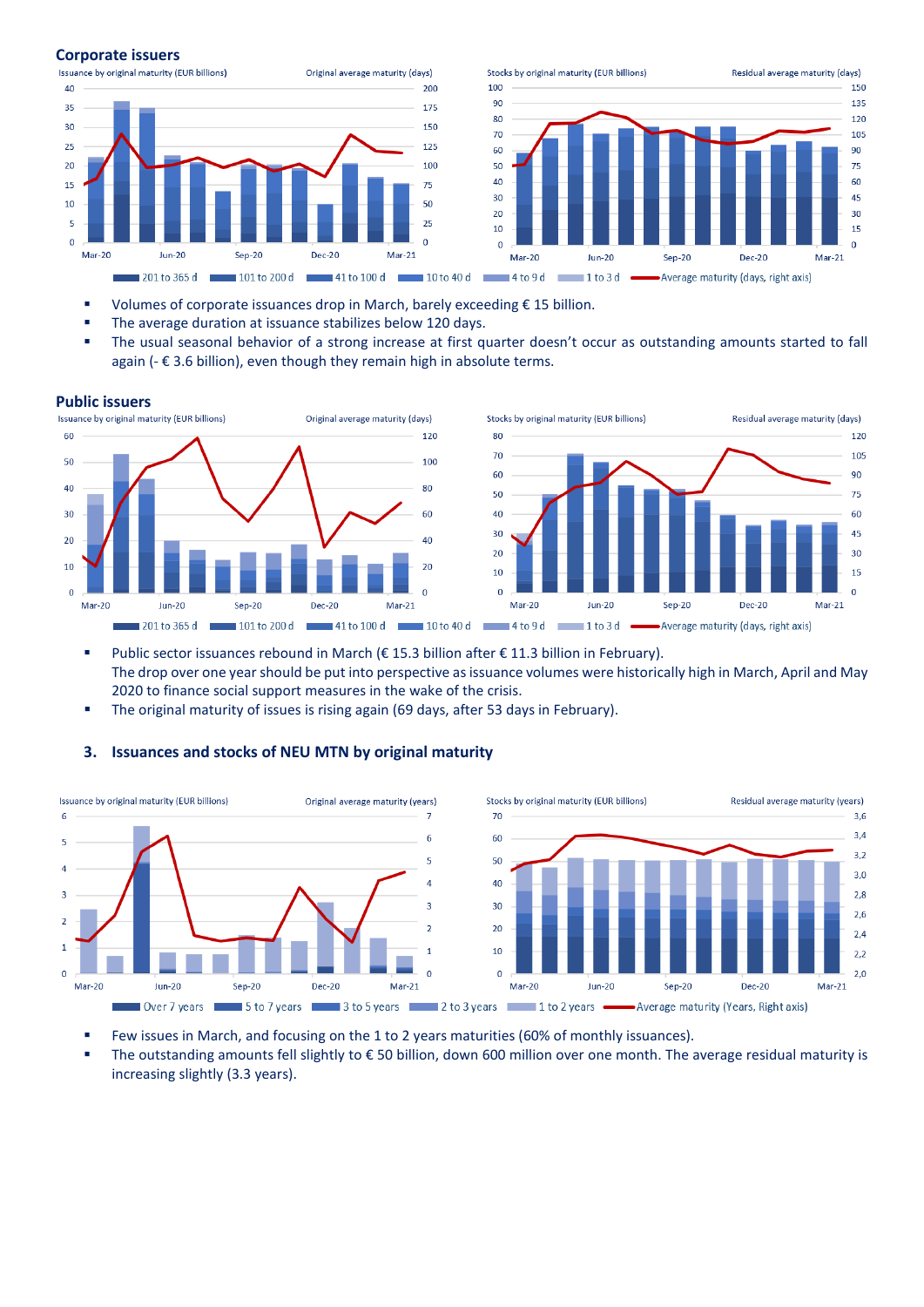### **Average rates of NEU CP and maturities at issuance**

## **Financial issuers**





- The yield curve is flat on all maturities, unchanged compared to previous month and remains fixed on levels close to €STR (-0.57% at the end of March).
- Volumes at issuance rebound on all maturity pillars (x2 on the 3-month and 12-month pillars), after a particularly weak month of February.

# **Dispersion of financial issuers' average rates at issuance on the 3-month maturity pillar** (weekly data)

- Issuance rates levels of financial issuers are particularly tight on this maturity.
- Interest rate conditions remain broadly unchanged at around -0.50% since the start of the year.



# **Corporate issuers**

### Average rates at issuance in Euros **Cumulated** issuances





- Interest rates are mostly unchanged over all durations, except for the 9-month period.
- The evolution of volumes at issuance is heterogeneous: decrease over the duration 1-month, 9-month and 12-month while the intermediate durations (3-month and 6-month) are progressing.

#### **Dispersion of corporate issuers' average rate at issuance on the 3-month maturity pillar (weekly data)**

- The dispersion in corporate issuance rates is rather limited on this maturity.
- Interest rate conditions of most issuers remain favorable in recent months. Rates were around -0.50% in March against -0.20% a year earlier.